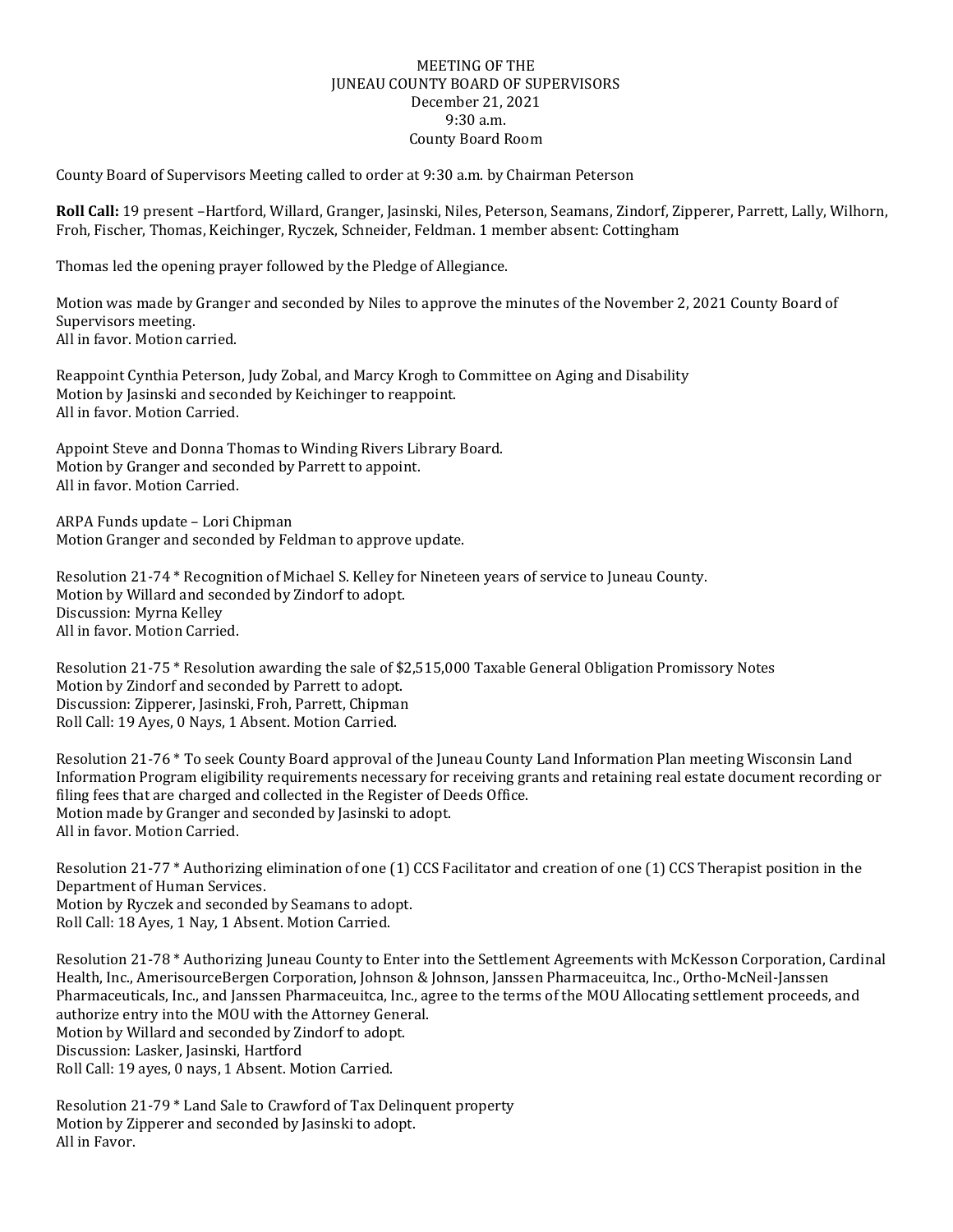Resolution 21-80 \* Land Sale to Dummer of Tax Deliquent Property Motion by Zipper and seconded by Jasinski to adopt. All in Favor.

Resolution 21-81 \* Land Sale to Fireside Time LLC of tax Delinquent Property Motion by Willard and seconded by Jasinski to adopt. All in favor.

Resolution 21-82 \* Land Sale to Nofsinger of Tax Delinquent Property Motion by Granger and seconded by Jasinski to adopt. All in Favor.

Roll Call for Land Sales: 18 ayes, 0 Nays, 1 absent. Motions Carried.

Ordinance 21-05 \* An Ordinance Eliminating the Audit and Claims Committee of the Juneau County Board of Supervisors Motion by Willard and Seconded by Granger to adopt. Discussion: Fischer, Zindorf, Chipman, Parrett, Steinke Roll Call: 17 ayes, 1 nays, 1 Absent. Motion Carried.

Election of Executive Committee Officers: Motion to Nominate Scott Wilhorn for First Vice Chairman by Granger and seconded by Jasinski. Motion to Nominate Lynn Willard for First Vice Chairman by Zipperer and seconded by Keichinger. Motion to close nominations by Zindorf and Seconded by Granger. Vote: Wilhorn: 13 Willard: 5 Wilhorn elected as First vice Chairman.

Motion to Fill:

Child Protective Services, DHS Motion by Hartford and seconded by Lally to fill.

Deputies (3), Sheriff's Motion by Granger and seconded by Willard to Fill.

Jail Nurse, Sheriff's Motion by Parrett and seconded by Jasinski to fill.

Elder Benefit Specialist, ADRC Motion by Jasinski and seconded by Lally to fill.

Mauston Site Manager, ADRC Motion by Jasinski and seconded by Lally to fill.

Mechanic, Public Works Motion by Granger and seconded by Seamans to fill.

Discussion: Jasinski, Granger Roll Call: 18 ayes, 0 nays, 1 absent. Motions filled.

Reports: Stacy Havill, Register of Deeds Motion by Jasinski and seconded by Keichinger to accept.

Gina Laack, ADRC Motion by Jasinski and seconded by Parrett to accept.

Motion to adjourn by Jasinski and seconded by Zindorf. Chairman Peterson adjourned the County Board meeting to Monday, January 17, 2022 at 9:30 a.m. in the County Board Room. The Executive Committee will meet on January 10, 2022 at 1:00 p.m. in the County Board Room.